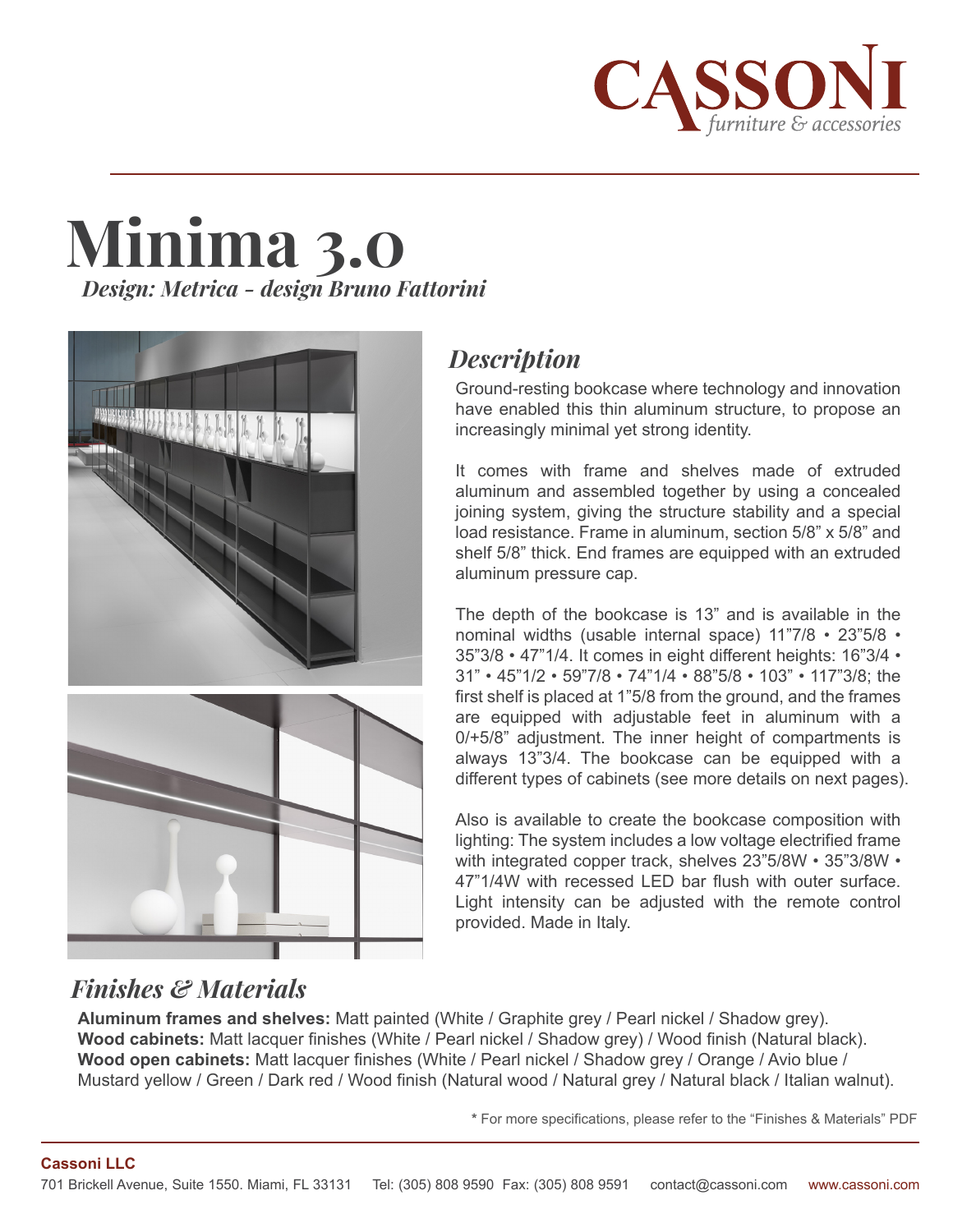

# *Dimensions: frames*



**Cassoni LLC**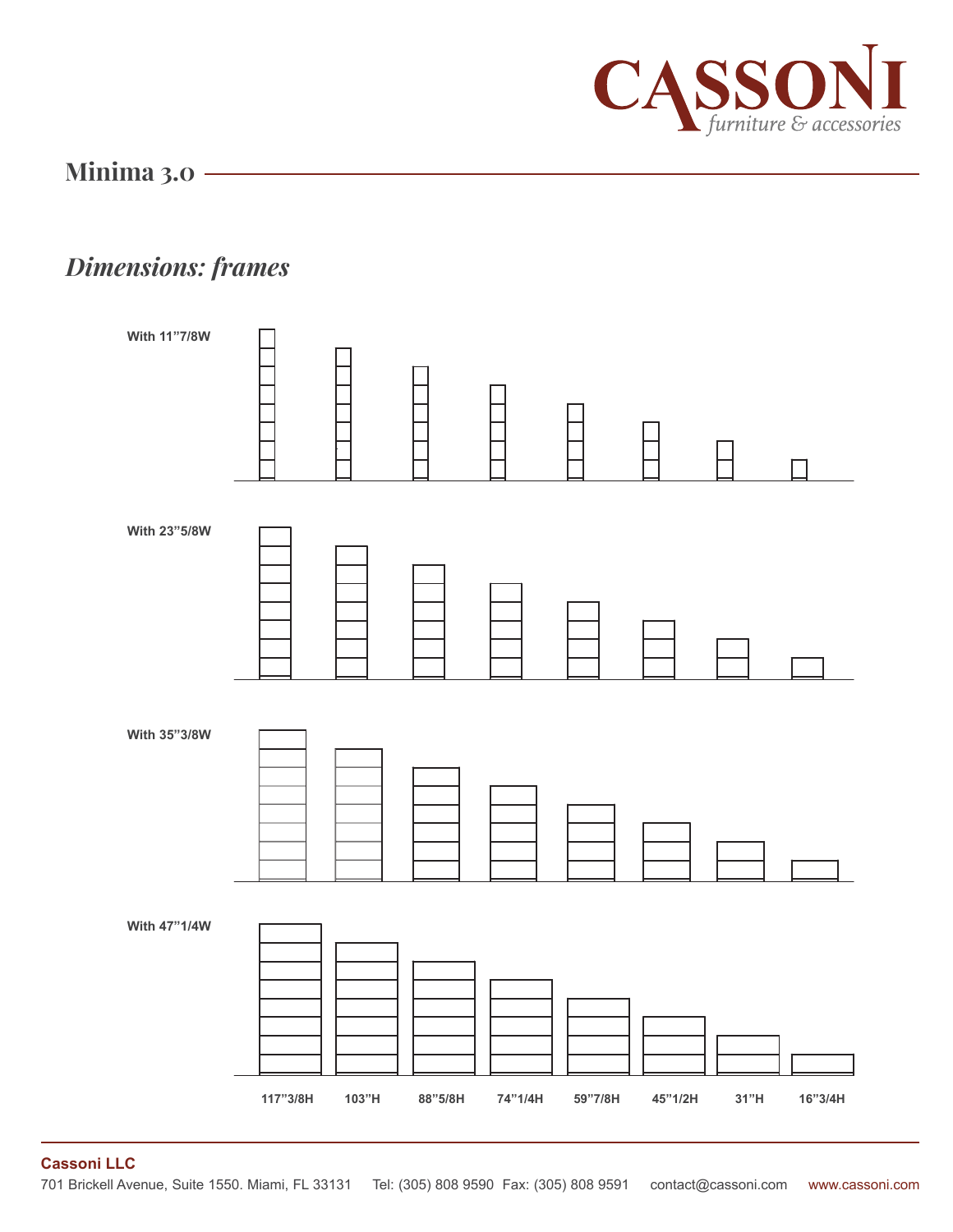

#### **Structure example**

- **1. Ground-resting end frame,**
- completed with fittings
- **2. Ground-resting intermediate frame**
- **3. Shelf**
- **4. Open cabinet**
- **5. Cabinet**



# *Dimensions: shelves*

Nominal size correspond to the inner usable space of the bookcase.



#### **Cassoni LLC**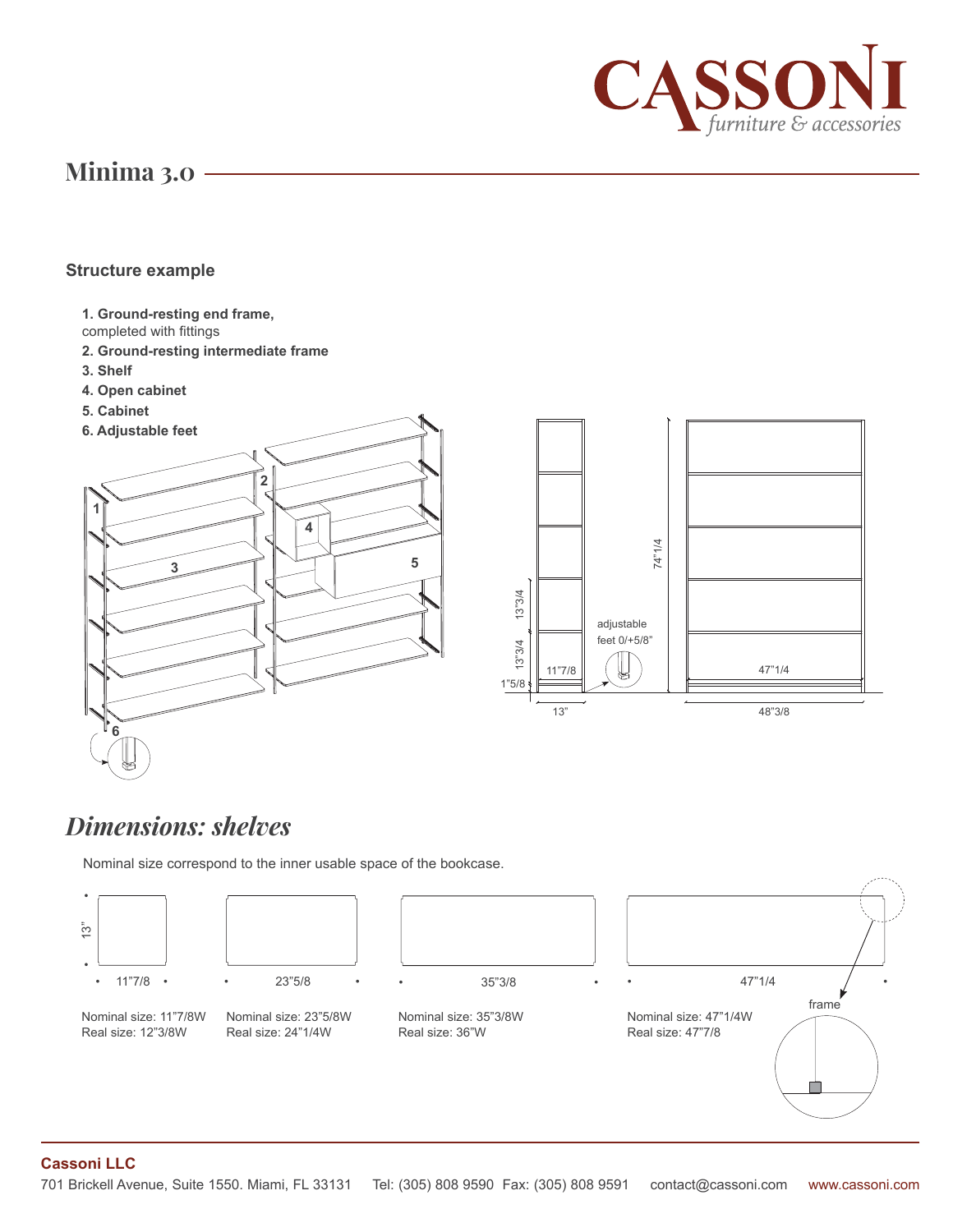



Scheme to establish the number of electrified frames and maximum number of shelves that can be provided with led

| I FNGTH OF THE  | WATT CONSUMPTION |
|-----------------|------------------|
| SHELF WITH I FD | FOR FACH SHELF   |
| 23"5/8          | 6.5 W            |
| 35"3/8          | 10 W             |
| 47"1/4          | 13.5 W           |

#### **ELECTRIFIED FRAMES FOR ALL HEIGHTS 100W**

IN THE ABOVE EXAMPLE: 20 SHELVES WITH LED 35"3/8 = 20 X 10 W = 200 W\* \*maximum power limit for 2 electrified frames

 $\widehat{A2}$ 

#### **Cassoni LLC**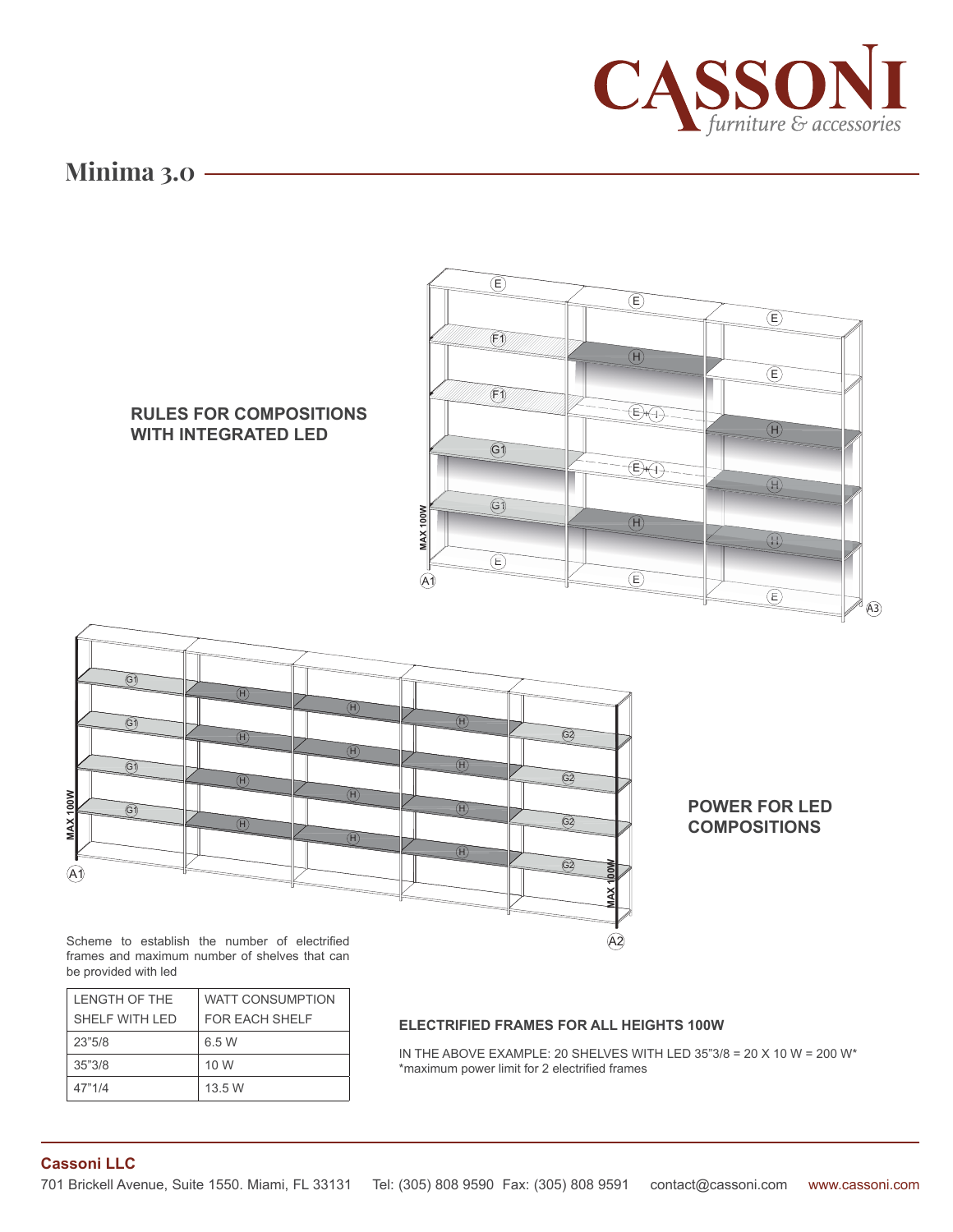

#### **SHELVES FOR COMPOSITIONS WITH INTEGRATED LED**



#### FRAMES

- A1 electrified frame left max power 100 W
- A2 electrified frame right max power 100 W
- A3 end frame, not electrified

#### Important:

- The electrified frame is always in front.

- Left SX or right DX electrified upright to be selected according to the

- customer needs, or to the position of the electrical outlet.
- Max 2 electrified frames per composition.

- The simultaneous use of the left SX and right DX electrified upright is necessary only if the power indicated in the scheme (100 W per upright) is exceeded.

- Max height of the frame 117"3/8

#### SHELVES (13"D)

- E standard shelf
- F1 left end shelf with connector
- F2 right end shelf with connector
- G1 left end shelf with connector and light
- G2 right end shelf with connector and light
- H end/intermediate shelf with light
- I extension kit (to be inserted by the customer)



DETAIL OF THE CONNECTION OF

ELECTRIFIED FRAME



**Cassoni LLC**

+ -  $\left(\overline{A1}\right)$ 

HH